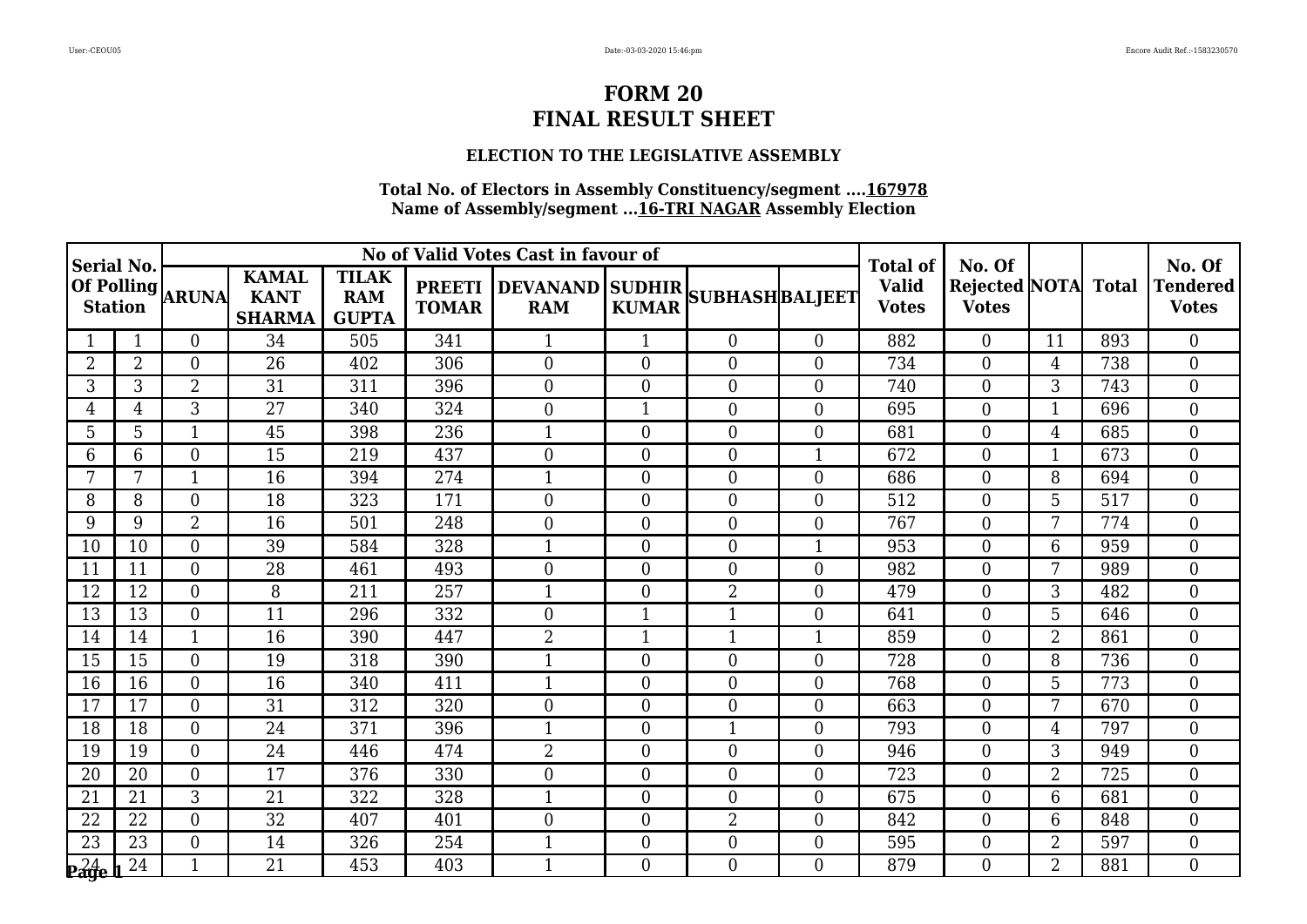## **ELECTION TO THE LEGISLATIVE ASSEMBLY**

| Serial No.     |    |                  |                                              |                                            |                               | No of Valid Votes Cast in favour of           |                |                  |                | <b>Total of</b>              | No. Of                                     |                |     | No. Of                   |
|----------------|----|------------------|----------------------------------------------|--------------------------------------------|-------------------------------|-----------------------------------------------|----------------|------------------|----------------|------------------------------|--------------------------------------------|----------------|-----|--------------------------|
| <b>Station</b> |    | Of Polling ARUNA | <b>KAMAL</b><br><b>KANT</b><br><b>SHARMA</b> | <b>TILAK</b><br><b>RAM</b><br><b>GUPTA</b> | <b>PREETI</b><br><b>TOMAR</b> | DEVANAND SUDHIR SUBHASH BALJEET<br><b>RAM</b> | <b>KUMAR</b>   |                  |                | <b>Valid</b><br><b>Votes</b> | <b>Rejected NOTA</b> Total<br><b>Votes</b> |                |     | Tendered<br><b>Votes</b> |
| 25             | 25 | $\overline{2}$   | 19                                           | 413                                        | 386                           | $\Omega$                                      | $\Omega$       | $\overline{0}$   | $\Omega$       | 820                          | $\overline{0}$                             | $\mathbf{1}$   | 821 | $\theta$                 |
| 26             | 26 | 1                | 11                                           | 340                                        | 366                           | $\overline{0}$                                | $\overline{0}$ | $\boldsymbol{0}$ | $\overline{0}$ | 718                          | $\boldsymbol{0}$                           | $\overline{2}$ | 720 | $\overline{0}$           |
| 27             | 27 | $\boldsymbol{0}$ | 21                                           | 463                                        | 474                           | $\mathbf{1}$                                  | $\mathbf{1}$   | $\overline{0}$   | $\overline{0}$ | 960                          | $\boldsymbol{0}$                           | 7              | 967 | $\overline{0}$           |
| 28             | 28 | $\mathbf{1}$     | 32                                           | 508                                        | 203                           | 1                                             | $\overline{0}$ | $\overline{0}$   | $\Omega$       | 745                          | $\boldsymbol{0}$                           | 3              | 748 | $\overline{0}$           |
| 29             | 29 | $\mathbf{1}$     | 35                                           | 398                                        | 181                           | $\overline{0}$                                | $\overline{0}$ | $\boldsymbol{0}$ | $\overline{0}$ | 615                          | $\boldsymbol{0}$                           | 6              | 621 | $\overline{0}$           |
| 30             | 30 | $\overline{0}$   | 20                                           | 359                                        | 256                           | $\overline{0}$                                | $\overline{0}$ | $\overline{0}$   | $\mathbf{1}$   | 636                          | $\boldsymbol{0}$                           | 5              | 641 | $\overline{0}$           |
| 31             | 31 | $\mathbf{1}$     | 24                                           | 426                                        | 220                           | $\overline{0}$                                | $\mathbf{1}$   | $\boldsymbol{0}$ | $\Omega$       | 672                          | $\boldsymbol{0}$                           | 11             | 683 | $\overline{0}$           |
| 32             | 32 | $\overline{0}$   | 9                                            | 320                                        | 180                           | $\boldsymbol{0}$                              | $\overline{0}$ | $\boldsymbol{0}$ | $\mathbf 1$    | 510                          | $\boldsymbol{0}$                           | $\overline{2}$ | 512 | $\overline{0}$           |
| 33             | 33 | $\overline{0}$   | 18                                           | 276                                        | 153                           | $\overline{0}$                                | $\overline{0}$ | $\mathbf{1}$     | $\overline{2}$ | 450                          | $\boldsymbol{0}$                           | 4              | 454 | $\overline{0}$           |
| 34             | 34 | $\overline{0}$   | 21                                           | 450                                        | 216                           | $\overline{0}$                                | 1              | $\overline{0}$   | $\Omega$       | 688                          | $\boldsymbol{0}$                           | 5              | 693 | $\theta$                 |
| 35             | 35 | $\overline{0}$   | 7                                            | 255                                        | 278                           | $\boldsymbol{0}$                              | $\overline{0}$ | $\boldsymbol{0}$ | $\overline{0}$ | 540                          | $\boldsymbol{0}$                           | 5              | 545 | $\overline{0}$           |
| 36             | 36 | $\mathbf{1}$     | 17                                           | 321                                        | 238                           | $\overline{0}$                                | $\overline{0}$ | $\boldsymbol{0}$ | $\overline{0}$ | 577                          | $\boldsymbol{0}$                           | 6              | 583 | $\overline{0}$           |
| 37             | 37 | $\mathbf{1}$     | 18                                           | 442                                        | 317                           | $\mathbf{1}$                                  | 1              | $\boldsymbol{0}$ | $\overline{0}$ | 780                          | $\overline{0}$                             | 3              | 783 | $\theta$                 |
| 38             | 38 | $\mathbf{1}$     | 27                                           | 381                                        | 280                           | $\overline{0}$                                | $\Omega$       | $\boldsymbol{0}$ | $\Omega$       | 689                          | $\boldsymbol{0}$                           | $2^{\degree}$  | 691 | $\theta$                 |
| 39             | 39 | 4                | 15                                           | 346                                        | 287                           | $\overline{0}$                                | $\Omega$       | $\boldsymbol{0}$ | $\Omega$       | 652                          | $\boldsymbol{0}$                           | 1              | 653 | $\overline{0}$           |
| 40             | 40 | $\boldsymbol{0}$ | 13                                           | 438                                        | 163                           | 1                                             | $\overline{0}$ | $\overline{0}$   | $\overline{0}$ | 615                          | $\boldsymbol{0}$                           | 5              | 620 | $\overline{0}$           |
| 41             | 41 | $\overline{0}$   | 32                                           | 571                                        | 326                           | $\mathbf{1}$                                  | $\overline{0}$ | $\overline{0}$   | $\overline{0}$ | 930                          | $\boldsymbol{0}$                           | 7              | 937 | $\overline{0}$           |
| 42             | 42 | $\mathbf{1}$     | $\overline{38}$                              | 436                                        | 375                           | 1                                             | $\Omega$       | $\mathbf{1}$     | $\overline{1}$ | 853                          | $\theta$                                   | 3              | 856 | $\overline{0}$           |
| 43             | 43 | 5                | 22                                           | 277                                        | 362                           | 3                                             | 1              | $\mathbf{1}$     | 1              | 672                          | $\boldsymbol{0}$                           | 0              | 672 | $\overline{0}$           |
| 44             | 44 | $\mathbf{1}$     | 34                                           | 491                                        | 342                           | $\boldsymbol{0}$                              | $\Omega$       | $\boldsymbol{0}$ | $\mathbf{1}$   | 869                          | $\boldsymbol{0}$                           | 7              | 876 | $\overline{0}$           |
| 45             | 45 | $\overline{0}$   | 11                                           | 531                                        | 323                           | $\overline{0}$                                | $\Omega$       | $\mathbf{1}$     | $\overline{0}$ | 866                          | $\overline{0}$                             | 4              | 870 | $\theta$                 |
| 46             | 46 | 5                | 26                                           | 323                                        | 443                           | $\overline{0}$                                | 3              | $\overline{2}$   | $\overline{2}$ | 804                          | $\boldsymbol{0}$                           | 4              | 808 | $\mathbf{0}$             |
| 47             | 47 | $\overline{0}$   | 18                                           | 303                                        | 308                           | $\overline{0}$                                | $\overline{0}$ | $\mathbf{1}$     | $\mathbf{1}$   | 631                          | $\boldsymbol{0}$                           | 3              | 634 | $\overline{0}$           |
| $Page$         | 48 | $\overline{7}$   | 13                                           | 299                                        | 338                           | $\theta$                                      | $\mathbf{1}$   | $\mathbf{1}$     | 3              | 662                          | $\theta$                                   | 1              | 663 | $\Omega$                 |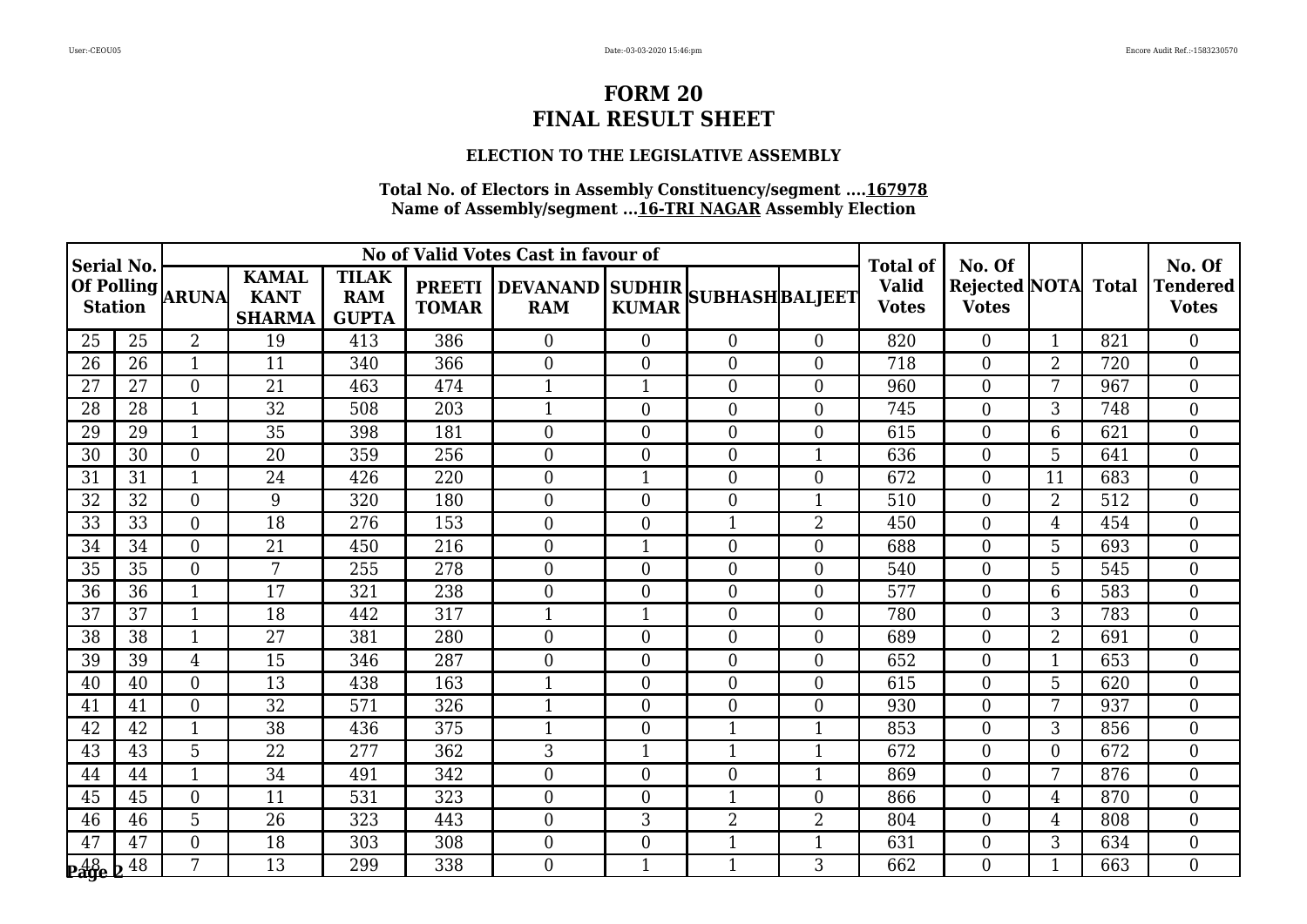## **ELECTION TO THE LEGISLATIVE ASSEMBLY**

| Serial No.                                         |                 |                  |                                              |                                            |                               | No of Valid Votes Cast in favour of            |                |                  |                          | <b>Total of</b>              | No. Of                                     |                |     | No. Of                   |
|----------------------------------------------------|-----------------|------------------|----------------------------------------------|--------------------------------------------|-------------------------------|------------------------------------------------|----------------|------------------|--------------------------|------------------------------|--------------------------------------------|----------------|-----|--------------------------|
| <b>Station</b>                                     |                 | Of Polling ARUNA | <b>KAMAL</b><br><b>KANT</b><br><b>SHARMA</b> | <b>TILAK</b><br><b>RAM</b><br><b>GUPTA</b> | <b>PREETI</b><br><b>TOMAR</b> | DEVANAND SUDHIR SUBHASH BALJEET <br><b>RAM</b> | <b>KUMAR</b>   |                  |                          | <b>Valid</b><br><b>Votes</b> | <b>Rejected NOTA</b> Total<br><b>Votes</b> |                |     | Tendered<br><b>Votes</b> |
| 49                                                 | 49              | $\overline{2}$   | 7                                            | 203                                        | 281                           | $\Omega$                                       | $\overline{0}$ | $\overline{0}$   | $\Omega$                 | 493                          | $\theta$                                   | $\Omega$       | 493 | $\Omega$                 |
| 50                                                 | 50              | 1                | 11                                           | 330                                        | 276                           | 1                                              | $\overline{0}$ | 1                | 1                        | 621                          | $\boldsymbol{0}$                           | $\overline{0}$ | 621 | $\overline{0}$           |
| 51                                                 | 51              | $\overline{2}$   | 13                                           | 211                                        | 277                           | $\overline{0}$                                 | $\overline{0}$ | $\boldsymbol{0}$ | $\overline{0}$           | 503                          | $\boldsymbol{0}$                           | 2              | 505 | $\overline{0}$           |
| 52                                                 | 52              | $\overline{4}$   | 33                                           | 112                                        | 581                           | $\overline{2}$                                 | 3              | $\mathbf{1}$     | $\overline{2}$           | 738                          | $\boldsymbol{0}$                           | $\overline{2}$ | 740 | $\theta$                 |
| 53                                                 | 53              | 2                | 27                                           | 120                                        | 397                           | $\boldsymbol{0}$                               | $\overline{2}$ | 3                | 2                        | 553                          | $\boldsymbol{0}$                           | 3              | 556 | $\overline{0}$           |
| 54                                                 | 54              | $\mathbf{1}$     | 29                                           | 150                                        | 534                           | $\overline{0}$                                 | $\overline{2}$ | $\overline{2}$   | $\mathbf{1}$             | 719                          | $\boldsymbol{0}$                           | 3              | 722 | $\overline{0}$           |
| 55                                                 | 55              | 6                | 36                                           | 169                                        | 614                           | $\theta$                                       | 3              | $\mathbf{1}$     | $\mathbf{1}$             | 830                          | $\boldsymbol{0}$                           | 5              | 835 | $\theta$                 |
| 56                                                 | 56              | $\overline{0}$   | 18                                           | 283                                        | 281                           | $\overline{0}$                                 | $\mathbf 1$    | 3                | $\Omega$                 | 586                          | $\boldsymbol{0}$                           | $\overline{2}$ | 588 | $\overline{0}$           |
| 57                                                 | 57              | $\mathbf{1}$     | 13                                           | 262                                        | 466                           | 1                                              | $\overline{0}$ | $\boldsymbol{0}$ | $\overline{4}$           | 747                          | $\boldsymbol{0}$                           | $\theta$       | 747 | $\overline{0}$           |
| 58                                                 | 58              | $\overline{2}$   | 22                                           | 251                                        | 350                           | $\overline{0}$                                 | $\Omega$       | 4                | 2                        | 631                          | $\overline{0}$                             | 5              | 636 | $\theta$                 |
| 59                                                 | 59              | 11               | 20                                           | 258                                        | 592                           | $\boldsymbol{0}$                               | $\overline{2}$ | $\boldsymbol{0}$ | $\overline{\phantom{a}}$ | 884                          | $\boldsymbol{0}$                           | 4              | 888 | $\overline{0}$           |
| 60                                                 | 60              | $\overline{0}$   | 26                                           | 302                                        | 390                           | $\overline{0}$                                 | $\overline{2}$ | 11               | 3                        | 734                          | $\boldsymbol{0}$                           | 1              | 735 | $\overline{0}$           |
| 61                                                 | 61              | $\overline{2}$   | 41                                           | 320                                        | 589                           | $\mathbf{1}$                                   | $\overline{0}$ | $\overline{0}$   | $\overline{2}$           | 955                          | $\overline{0}$                             | 4              | 959 | $\theta$                 |
| 62                                                 | 62              | $\overline{2}$   | 22                                           | 132                                        | 534                           | 3                                              | $\overline{2}$ | $\boldsymbol{0}$ | $\mathbf 1$              | 696                          | $\boldsymbol{0}$                           | $\overline{4}$ | 700 | $\theta$                 |
| 63                                                 | 63              | $\overline{0}$   | 16                                           | 99                                         | 405                           | $\overline{0}$                                 | $\overline{2}$ | $\mathbf{1}$     | $\overline{2}$           | 525                          | $\boldsymbol{0}$                           | 3              | 528 | $\theta$                 |
| 64                                                 | 64              | $\overline{2}$   | 35                                           | 139                                        | 358                           | $\overline{0}$                                 | $\overline{0}$ | $\overline{0}$   | $\Omega$                 | 534                          | $\boldsymbol{0}$                           | $\overline{0}$ | 534 | $\overline{0}$           |
| 65                                                 | 65              | $\mathbf{1}$     | 23                                           | 294                                        | 472                           | $\overline{2}$                                 | $\overline{0}$ | $\overline{0}$   | $\overline{0}$           | 792                          | $\boldsymbol{0}$                           | $\Omega$       | 792 | $\overline{0}$           |
| 66                                                 | 66              | $\overline{3}$   | $\overline{27}$                              | 214                                        | 405                           | $\overline{2}$                                 | $\Omega$       | $\overline{0}$   | $\overline{1}$           | 652                          | $\theta$                                   | $\mathbf{1}$   | 653 | $\theta$                 |
| 67                                                 | 67              | 3                | 22                                           | 338                                        | 471                           | $\overline{0}$                                 | $\overline{2}$ | $\boldsymbol{0}$ | $\mathbf 1$              | 837                          | $\boldsymbol{0}$                           | $\overline{4}$ | 841 | $\overline{0}$           |
| 68                                                 | 68              | 5                | 57                                           | 169                                        | 533                           | $\overline{2}$                                 | $\Omega$       | $\mathbf{1}$     | 3                        | 770                          | $\boldsymbol{0}$                           | $\overline{2}$ | 772 | $\overline{0}$           |
| 69                                                 | 69              | $\mathbf{1}$     | 20                                           | 174                                        | 420                           | $\overline{0}$                                 | $\Omega$       | $\overline{2}$   | $\overline{0}$           | 617                          | $\overline{0}$                             | 5              | 622 | $\theta$                 |
| 70                                                 | 70              | 25               | 49                                           | 200                                        | 591                           | 1                                              | $\overline{0}$ | $\boldsymbol{0}$ | $\overline{4}$           | 870                          | $\boldsymbol{0}$                           | 5              | 875 | $\overline{0}$           |
| $7\overline{1}$                                    | $\overline{71}$ | $\mathbf{1}$     | $\overline{36}$                              | 192                                        | 545                           | $\overline{2}$                                 | $\overline{0}$ | $\overline{2}$   | $\overline{0}$           | 778                          | $\boldsymbol{0}$                           | $\Omega$       | 778 | $\overline{0}$           |
| $\mathbf{p}_{\mathbf{a}\mathbf{g}\mathbf{e}}^{72}$ | 72              | $\overline{2}$   | 18                                           | 160                                        | 445                           | $\theta$                                       | $\Omega$       | 4                | $\overline{2}$           | 631                          | $\theta$                                   | $\overline{2}$ | 633 | $\Omega$                 |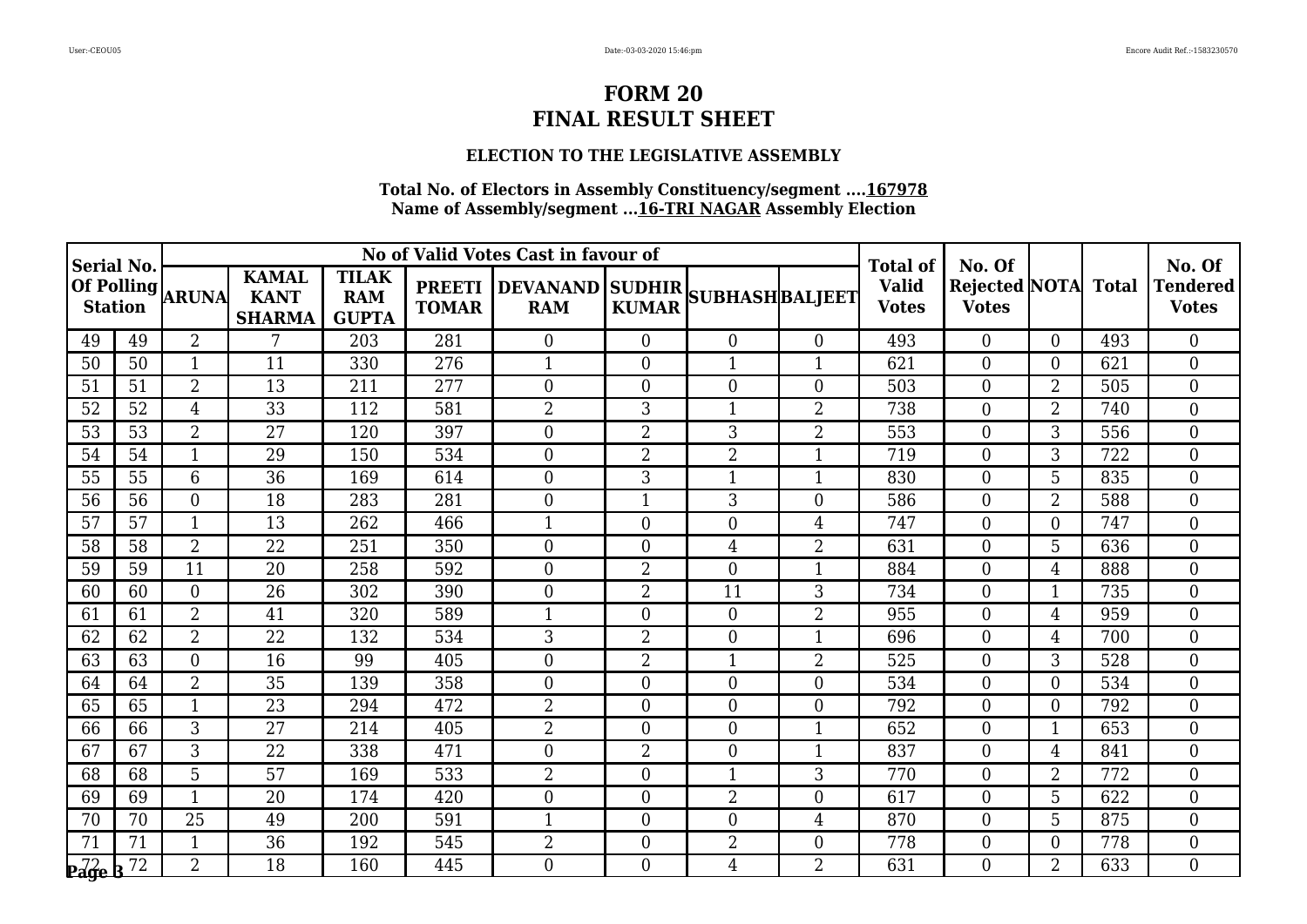## **ELECTION TO THE LEGISLATIVE ASSEMBLY**

| Serial No.         |    |                  |                                              |                                            |                               | No of Valid Votes Cast in favour of |                |                                 |                | <b>Total of</b>              | No. Of                                     |                |     | No. Of                   |
|--------------------|----|------------------|----------------------------------------------|--------------------------------------------|-------------------------------|-------------------------------------|----------------|---------------------------------|----------------|------------------------------|--------------------------------------------|----------------|-----|--------------------------|
| <b>Station</b>     |    | Of Polling ARUNA | <b>KAMAL</b><br><b>KANT</b><br><b>SHARMA</b> | <b>TILAK</b><br><b>RAM</b><br><b>GUPTA</b> | <b>PREETI</b><br><b>TOMAR</b> | <b>RAM</b>                          | <b>KUMAR</b>   | DEVANAND SUDHIR SUBHASH BALJEET |                | <b>Valid</b><br><b>Votes</b> | <b>Rejected NOTA</b> Total<br><b>Votes</b> |                |     | Tendered<br><b>Votes</b> |
| 73                 | 73 | $\overline{4}$   | 14                                           | 177                                        | 627                           | 3                                   | $\mathbf{1}$   | 6                               | $\mathbf{1}$   | 833                          | $\theta$                                   | 4              | 837 | $\theta$                 |
| 74                 | 74 | $\overline{2}$   | 19                                           | 210                                        | 594                           | $\overline{2}$                      | $\overline{0}$ | $\mathbf{1}$                    | 1              | 829                          | $\boldsymbol{0}$                           | $\overline{4}$ | 833 | $\overline{0}$           |
| 75                 | 75 | 5                | 35                                           | 267                                        | 440                           | $\mathbf{1}$                        | $\mathbf{1}$   | 4                               | $\mathbf{1}$   | 754                          | $\boldsymbol{0}$                           | 4              | 758 | $\overline{0}$           |
| 76                 | 76 | $\overline{2}$   | 57                                           | 279                                        | 457                           | 3                                   | $\overline{2}$ | 3                               | $\mathbf{1}$   | 804                          | $\boldsymbol{0}$                           | 4              | 808 | $\overline{0}$           |
| 77                 | 77 | 4                | 44                                           | 135                                        | 475                           | 3                                   | $\overline{0}$ | $\overline{2}$                  | $\overline{0}$ | 663                          | $\boldsymbol{0}$                           | 1              | 664 | $\overline{0}$           |
| 78                 | 78 | $\mathbf{1}$     | 47                                           | 198                                        | 478                           | 3                                   | $\overline{4}$ | $\overline{2}$                  | $\mathbf{1}$   | 734                          | $\boldsymbol{0}$                           | 3              | 737 | $\overline{0}$           |
| 79                 | 79 | 6                | 40                                           | 176                                        | 654                           | 3                                   | $\mathbf{1}$   | $\boldsymbol{0}$                | $\overline{4}$ | 884                          | $\boldsymbol{0}$                           | 0              | 884 | $\theta$                 |
| 80                 | 80 | 4                | 20                                           | 254                                        | 562                           | $\boldsymbol{0}$                    | $\mathbf 1$    | 3                               | 3              | 847                          | $\boldsymbol{0}$                           | 3              | 850 | $\overline{0}$           |
| 81                 | 81 | $\overline{2}$   | 17                                           | 217                                        | 624                           | $\overline{0}$                      | 1              | $\boldsymbol{0}$                | $\overline{0}$ | 861                          | $\boldsymbol{0}$                           | 5              | 866 | $\overline{0}$           |
| 82                 | 82 | $\overline{0}$   | 16                                           | 131                                        | 589                           | 3                                   | $\overline{2}$ | 5                               | $\mathbf 1$    | 747                          | $\overline{0}$                             | 0              | 747 | $\theta$                 |
| 83                 | 83 | $\overline{2}$   | 24                                           | 340                                        | 623                           | 1                                   | $\mathbf 1$    | $\boldsymbol{0}$                | 5              | 996                          | $\boldsymbol{0}$                           | 1              | 997 | $\overline{0}$           |
| 84                 | 84 | $\overline{0}$   | 22                                           | 286                                        | 573                           | $\overline{4}$                      | 5              | $\overline{2}$                  | 3              | 895                          | $\boldsymbol{0}$                           | $\mathbf 1$    | 896 | $\overline{0}$           |
| 85                 | 85 | $\overline{4}$   | 27                                           | 233                                        | 589                           | $\overline{0}$                      | 1              | 4                               | $\mathbf{1}$   | 859                          | $\overline{0}$                             | 3              | 862 | $\theta$                 |
| 86                 | 86 | $\mathbf{1}$     | 19                                           | 279                                        | 510                           | $\mathbf 1$                         | 3              | 3                               | $\Omega$       | 816                          | $\boldsymbol{0}$                           | $\mathbf 1$    | 817 | $\theta$                 |
| 87                 | 87 | 3                | 24                                           | 230                                        | 613                           | $\overline{2}$                      | 1              | 23                              | $\mathbf{1}$   | 897                          | $\boldsymbol{0}$                           | 8              | 905 | $\theta$                 |
| 88                 | 88 | $\mathbf{1}$     | 36                                           | 233                                        | 541                           | $\overline{0}$                      | 4              | 3                               | $\overline{4}$ | 822                          | $\boldsymbol{0}$                           | 3              | 825 | $\overline{0}$           |
| 89                 | 89 | 3                | 43                                           | 298                                        | 569                           | $\overline{2}$                      | $\mathbf{1}$   | $\mathbf{1}$                    | $\overline{2}$ | 919                          | $\boldsymbol{0}$                           | $\overline{2}$ | 921 | $\overline{0}$           |
| 90                 | 90 | $\overline{0}$   | $\overline{32}$                              | 135                                        | 423                           | 1                                   | $\overline{2}$ | $\mathbf{1}$                    | $\overline{1}$ | 595                          | $\theta$                                   | $\overline{2}$ | 597 | $\theta$                 |
| 91                 | 91 | $\overline{2}$   | 34                                           | 254                                        | 427                           | 1                                   | $\overline{0}$ | 4                               | $\Omega$       | 722                          | $\boldsymbol{0}$                           | 10             | 732 | $\overline{0}$           |
| 92                 | 92 | $\overline{2}$   | 23                                           | 181                                        | 582                           | 3                                   | $\mathbf{1}$   | $\mathbf{1}$                    | 1              | 794                          | $\boldsymbol{0}$                           | 5              | 799 | $\overline{0}$           |
| 93                 | 93 | 4                | 31                                           | 230                                        | 570                           | 1                                   | -1             | $\overline{2}$                  | $\mathbf{1}$   | 840                          | $\overline{0}$                             | 1              | 841 | $\theta$                 |
| 94                 | 94 | 3                | 14                                           | 343                                        | 373                           | $\overline{0}$                      | $\overline{0}$ | $\boldsymbol{0}$                | $\overline{0}$ | 733                          | $\boldsymbol{0}$                           | 1              | 734 | $\overline{0}$           |
| 95                 | 95 | 6                | $\overline{31}$                              | 283                                        | 551                           | $\mathbf{1}$                        | 3              | $\overline{2}$                  | $\mathbf{1}$   | 878                          | $\boldsymbol{0}$                           | 4              | 882 | $\overline{0}$           |
| $_{\bf page}^{96}$ | 96 | 3                | 18                                           | 246                                        | 375                           | $\mathbf{1}$                        | 3              | 3                               | $\Omega$       | 649                          | $\theta$                                   | 5              | 654 | $\Omega$                 |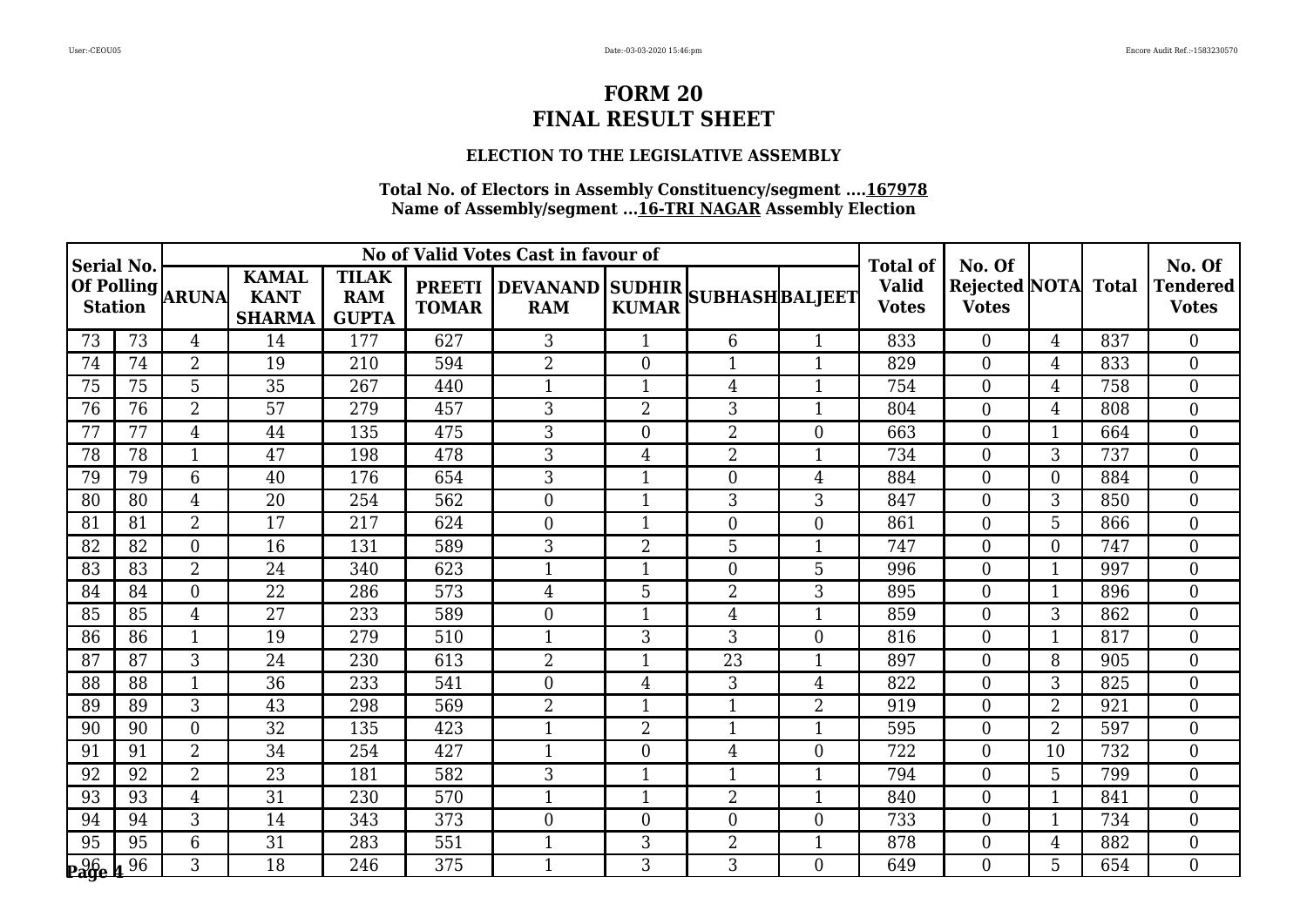## **ELECTION TO THE LEGISLATIVE ASSEMBLY**

| <b>Serial No.</b> |     |                  |                                              |                                            |                               | No of Valid Votes Cast in favour of           |                |                  |                | <b>Total of</b>              | No. Of                                     |                |     | No. Of                          |
|-------------------|-----|------------------|----------------------------------------------|--------------------------------------------|-------------------------------|-----------------------------------------------|----------------|------------------|----------------|------------------------------|--------------------------------------------|----------------|-----|---------------------------------|
| <b>Station</b>    |     | Of Polling ARUNA | <b>KAMAL</b><br><b>KANT</b><br><b>SHARMA</b> | <b>TILAK</b><br><b>RAM</b><br><b>GUPTA</b> | <b>PREETI</b><br><b>TOMAR</b> | DEVANAND SUDHIR SUBHASH BALJEET<br><b>RAM</b> | <b>KUMAR</b>   |                  |                | <b>Valid</b><br><b>Votes</b> | <b>Rejected NOTA</b> Total<br><b>Votes</b> |                |     | <b>Tendered</b><br><b>Votes</b> |
| 97                | 97  | $\overline{4}$   | 10                                           | 235                                        | 336                           | 3                                             | $\overline{2}$ | $\overline{2}$   | $\overline{2}$ | 594                          | $\overline{0}$                             | $\mathbf{1}$   | 595 | $\overline{0}$                  |
| 98                | 98  | $\overline{2}$   | 24                                           | 253                                        | 539                           | 3                                             | $\overline{4}$ | $\overline{0}$   | $\overline{2}$ | 827                          | $\overline{0}$                             | 5              | 832 | $\theta$                        |
| 99                | 99  | 5                | 15                                           | 191                                        | 256                           | 1                                             | $\mathbf{1}$   | $\overline{0}$   | $\theta$       | 469                          | $\overline{0}$                             | $\overline{2}$ | 471 | $\theta$                        |
| 100               | 100 | $\overline{12}$  | 8                                            | 185                                        | 203                           | $\mathbf{0}$                                  | $\theta$       | $\boldsymbol{0}$ | $\theta$       | 408                          | $\overline{0}$                             | $\overline{2}$ | 410 | $\theta$                        |
| 101               | 101 | 4                | 25                                           | 199                                        | 327                           | $\overline{2}$                                | $\overline{0}$ | $\overline{2}$   | $\overline{0}$ | 559                          | $\overline{0}$                             | $\Omega$       | 559 | $\overline{0}$                  |
| 102               | 102 | $\overline{0}$   | 18                                           | 332                                        | 350                           | $\mathbf{0}$                                  | $\overline{0}$ | $\mathbf{1}$     | $\overline{2}$ | 703                          | $\overline{0}$                             | $\overline{2}$ | 705 | $\overline{0}$                  |
| 103               | 103 | $\mathbf{1}$     | 16                                           | 306                                        | 398                           | $\mathbf{0}$                                  | $\theta$       | $\boldsymbol{0}$ | $\mathbf{1}$   | 722                          | $\boldsymbol{0}$                           | 1              | 723 | $\overline{0}$                  |
| 104               | 104 | $\overline{2}$   | 19                                           | 106                                        | 336                           | 1                                             | $\overline{2}$ | 4                |                | 471                          | $\overline{0}$                             | 8              | 479 | $\overline{0}$                  |
| 105               | 105 | 3                | $\overline{13}$                              | 211                                        | 241                           | $\mathbf{0}$                                  | 1              | $\mathbf{1}$     | $\overline{0}$ | 470                          | $\boldsymbol{0}$                           | 3              | 473 | $\overline{0}$                  |
| 106               | 106 | $\mathbf{1}$     | 47                                           | 357                                        | 368                           | 3                                             | $\mathbf{1}$   | $\boldsymbol{0}$ | $\mathbf{1}$   | 778                          | $\overline{0}$                             | 1              | 779 | $\theta$                        |
| 107               | 107 | 3                | 42                                           | 433                                        | 386                           | $\overline{2}$                                | $\overline{0}$ | $\mathbf{1}$     | $\theta$       | 867                          | $\boldsymbol{0}$                           | 4              | 871 | $\overline{0}$                  |
| 108               | 108 | $\overline{0}$   | 52                                           | 357                                        | 316                           | $\mathbf{1}$                                  | 1              | $\mathbf{1}$     | $\overline{0}$ | 728                          | $\mathbf{0}$                               | 3              | 731 | $\overline{0}$                  |
| 109               | 109 | $\mathbf{1}$     | 47                                           | 241                                        | 470                           | $\mathbf{1}$                                  | $\theta$       | $\overline{0}$   | $\theta$       | 760                          | $\overline{0}$                             | 0              | 760 | $\theta$                        |
| 110               | 110 | 2                | 28                                           | 442                                        | 413                           | $\mathbf{0}$                                  | $\mathbf{1}$   | $\boldsymbol{0}$ | $\mathbf{1}$   | 887                          | $\overline{0}$                             | 7              | 894 | $\overline{0}$                  |
| 111               | 111 | 1                | 16                                           | 263                                        | 210                           | $\overline{0}$                                | $\overline{0}$ | $\overline{1}$   | $\overline{0}$ | 491                          | $\boldsymbol{0}$                           | -1             | 492 | $\overline{0}$                  |
| 112               | 112 | $\overline{0}$   | 42                                           | 266                                        | 190                           | $\mathbf{1}$                                  | $\Omega$       | $\overline{0}$   | $\overline{0}$ | 499                          | $\overline{0}$                             | $\overline{2}$ | 501 | $\theta$                        |
| 113               | 113 | $\overline{2}$   | 44                                           | 390                                        | 343                           | $\overline{2}$                                | $\theta$       | $\boldsymbol{0}$ | $\theta$       | 781                          | $\overline{0}$                             | 3              | 784 | $\theta$                        |
| 114               | 114 | 1                | $\overline{35}$                              | 310                                        | 341                           | 1                                             | $\theta$       | $\mathbf{1}$     | $\theta$       | 689                          | $\overline{0}$                             | 4              | 693 | $\theta$                        |
| 115               | 115 | $\overline{0}$   | 28                                           | 328                                        | 281                           | $\mathbf{0}$                                  | $\overline{0}$ | $\mathbf{1}$     | $\overline{0}$ | 638                          | $\boldsymbol{0}$                           | -1             | 639 | $\overline{0}$                  |
| 116               | 116 | 1                | 27                                           | 399                                        | 353                           | $\mathbf{0}$                                  | $\overline{0}$ | $\boldsymbol{0}$ | $\overline{0}$ | 780                          | $\overline{0}$                             | 3              | 783 | $\overline{0}$                  |
| 117               | 117 | 3                | 40                                           | 285                                        | 321                           | $\overline{2}$                                | $\theta$       | $\mathbf{1}$     | $\theta$       | 652                          | $\overline{0}$                             | 3              | 655 | $\theta$                        |
| 118               | 118 | $\overline{2}$   | 29                                           | 249                                        | 343                           | 3                                             | $\overline{0}$ | $\mathbf{1}$     | $\overline{0}$ | 627                          | $\boldsymbol{0}$                           | 3              | 630 | $\overline{0}$                  |
| 119               | 119 | $\overline{0}$   | 23                                           | 326                                        | 303                           | $\boldsymbol{0}$                              | $\overline{0}$ | $\overline{0}$   | $\overline{0}$ | 652                          | $\overline{0}$                             | 1              | 653 | $\overline{0}$                  |
| 20 5120           |     | $\mathbf{1}$     | 45                                           | 431                                        | 295                           | $\mathbf{1}$                                  | $\Omega$       | $\Omega$         | $\mathbf{1}$   | 774                          | $\Omega$                                   | 1              | 775 | $\Omega$                        |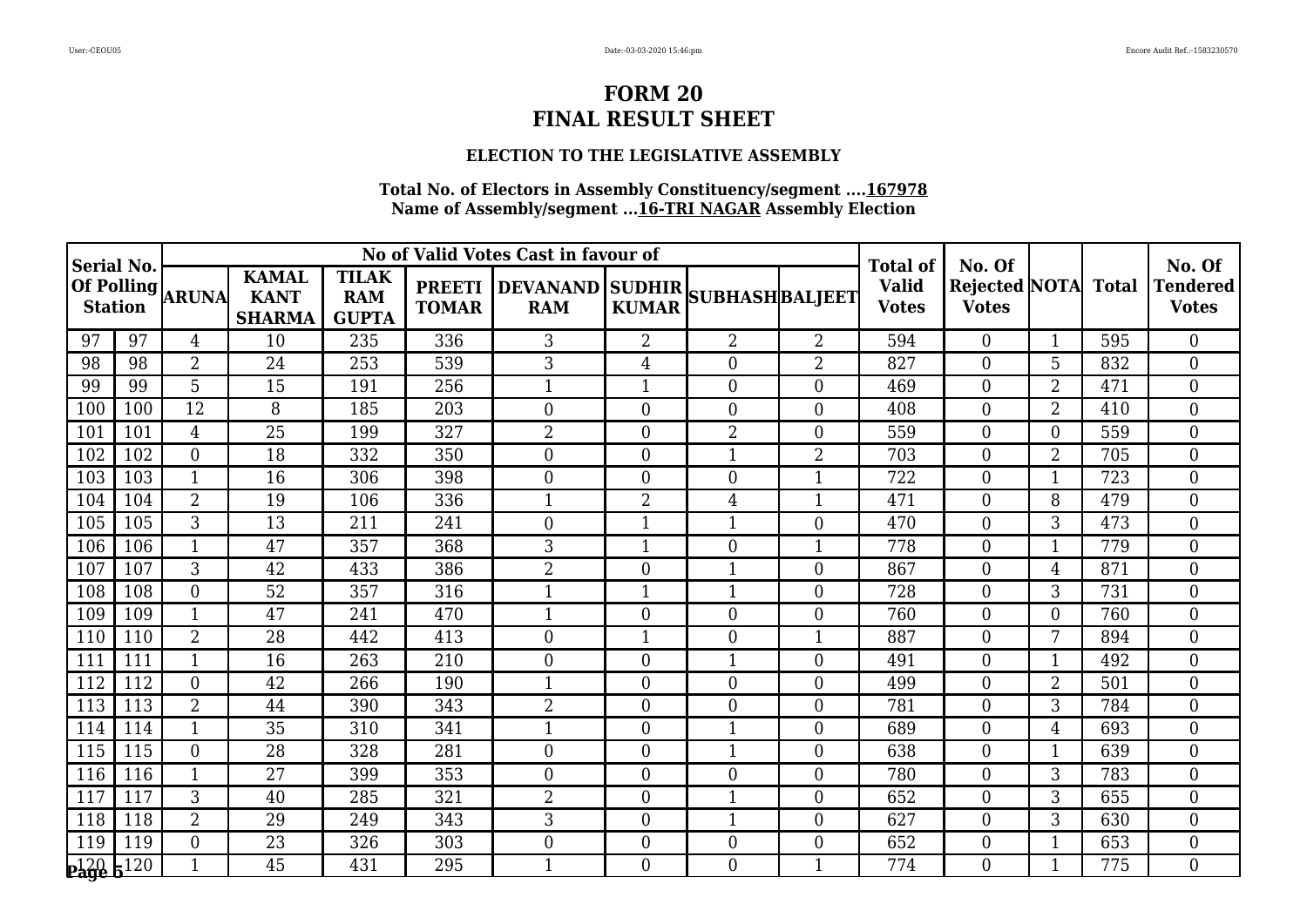## **ELECTION TO THE LEGISLATIVE ASSEMBLY**

| <b>Serial No.</b>               |      |                  |                                              |                                            |              | No of Valid Votes Cast in favour of                  |                |                  |                         | <b>Total of</b>              | No. Of                                     |                |     | No. Of                          |
|---------------------------------|------|------------------|----------------------------------------------|--------------------------------------------|--------------|------------------------------------------------------|----------------|------------------|-------------------------|------------------------------|--------------------------------------------|----------------|-----|---------------------------------|
| <b>Station</b>                  |      | Of Polling ARUNA | <b>KAMAL</b><br><b>KANT</b><br><b>SHARMA</b> | <b>TILAK</b><br><b>RAM</b><br><b>GUPTA</b> | <b>TOMAR</b> | PREETI DEVANAND SUDHIR SUBHASH BALJEET<br><b>RAM</b> | <b>KUMAR</b>   |                  |                         | <b>Valid</b><br><b>Votes</b> | <b>Rejected NOTA</b> Total<br><b>Votes</b> |                |     | <b>Tendered</b><br><b>Votes</b> |
| 121                             | 121  | $\overline{0}$   | 60                                           | 444                                        | 344          | 1                                                    | $\theta$       | $\overline{0}$   | $\overline{0}$          | 849                          | $\theta$                                   | $\overline{4}$ | 853 | $\Omega$                        |
| 122                             | 122  | $\overline{0}$   | 23                                           | 424                                        | 343          | $\mathbf{0}$                                         | $\overline{0}$ | $\boldsymbol{0}$ | $\mathbf 1$             | 791                          | $\boldsymbol{0}$                           | 3              | 794 | $\overline{0}$                  |
| 123                             | 123  | $\overline{0}$   | 20                                           | 352                                        | 202          | $\mathbf{0}$                                         | $\theta$       | $\boldsymbol{0}$ | $\mathbf{1}$            | 575                          | $\overline{0}$                             | 6              | 581 | $\overline{0}$                  |
| 124                             | 124  | $\mathbf{1}$     | 42                                           | 244                                        | 493          | $\mathbf{1}$                                         | $\mathbf{1}$   | $\boldsymbol{0}$ | 3                       | 785                          | $\boldsymbol{0}$                           | 7              | 792 | $\theta$                        |
| 125                             | 125  | $\overline{0}$   | 20                                           | 236                                        | 222          | $\mathbf{0}$                                         | $\overline{0}$ | $\boldsymbol{0}$ |                         | 479                          | $\boldsymbol{0}$                           | $\overline{2}$ | 481 | $\overline{0}$                  |
| 126                             | 126  | $\overline{0}$   | 33                                           | 302                                        | 323          | $\mathbf{0}$                                         | $\mathbf{1}$   | $\overline{0}$   | $\overline{0}$          | 659                          | $\overline{0}$                             | $\overline{2}$ | 661 | $\overline{0}$                  |
| 127                             | 127  | $\overline{2}$   | 29                                           | 305                                        | 351          | $\overline{0}$                                       | $\overline{0}$ | $\overline{0}$   | $\theta$                | 687                          | $\overline{0}$                             | $\overline{2}$ | 689 | $\overline{0}$                  |
| 128                             | 128  | $\overline{0}$   | 19                                           | 341                                        | 315          | $\mathbf{1}$                                         | $\theta$       | $\mathbf{1}$     | $\mathbf{1}$            | 678                          | $\overline{0}$                             | 3              | 681 | $\theta$                        |
| 129                             | 129  | 9                | 31                                           | 247                                        | 531          | 25                                                   | $\theta$       | 10               | $\overline{2}$          | 855                          | $\overline{0}$                             | 4              | 859 | $\theta$                        |
| 130                             | 130  | $\Omega$         | 32                                           | 257                                        | 280          | $\mathbf{1}$                                         | $\Omega$       | $\mathbf{1}$     | $\mathbf{1}$            | 572                          | $\theta$                                   | 5              | 577 | $\theta$                        |
| 131                             | 131  | $\overline{0}$   | 36                                           | 347                                        | 359          | $\mathbf{0}$                                         | $\mathbf{1}$   | $\boldsymbol{0}$ | -1                      | 744                          | $\theta$                                   | 3              | 747 | $\theta$                        |
| 132                             | 132  | 1                | 27                                           | 271                                        | 265          | $\mathbf{1}$                                         | $\theta$       | $\overline{0}$   | $\overline{\mathbf{1}}$ | 566                          | $\theta$                                   | 3              | 569 | $\overline{0}$                  |
| 133                             | 133  | 1                | 31                                           | 394                                        | 473          | $\overline{2}$                                       | $\overline{2}$ | $\overline{0}$   | $\mathbf 1$             | 904                          | $\boldsymbol{0}$                           | 4              | 908 | $\overline{0}$                  |
| 134                             | 134  | $\Omega$         | 26                                           | 377                                        | 375          | $\mathbf{1}$                                         | $\theta$       | $\overline{0}$   | $\overline{2}$          | 781                          | $\overline{0}$                             | 4              | 785 | $\theta$                        |
| 135                             | 135  | $\overline{0}$   | 28                                           | 306                                        | 403          | $\mathbf{0}$                                         | $\theta$       | $\overline{0}$   | $\theta$                | 737                          | $\overline{0}$                             | 4              | 741 | $\theta$                        |
| 136                             | 136  | $\overline{0}$   | 31                                           | 280                                        | 305          | $\mathbf{0}$                                         |                | $\boldsymbol{0}$ | $\overline{0}$          | 617                          | $\boldsymbol{0}$                           |                | 618 | $\overline{0}$                  |
| 137                             | 137  | $\mathbf{1}$     | 27                                           | 339                                        | 261          | $\boldsymbol{0}$                                     | $\overline{0}$ | $\boldsymbol{0}$ | $\overline{0}$          | 628                          | $\overline{0}$                             | 3              | 631 | $\overline{0}$                  |
| 138                             | 138  | $\overline{0}$   | 21                                           | 318                                        | 287          | $\overline{0}$                                       | $\overline{2}$ | $\boldsymbol{0}$ | $\mathbf{1}$            | 629                          | $\overline{0}$                             | $\overline{4}$ | 633 | $\theta$                        |
| 139                             | 139  | $\overline{0}$   | 20                                           | 326                                        | 277          | 1                                                    | $\overline{0}$ | $\boldsymbol{0}$ | $\overline{0}$          | 624                          | $\boldsymbol{0}$                           | 6              | 630 | $\overline{0}$                  |
| 140                             | 140  | $\mathbf{1}$     | 15                                           | 312                                        | 204          | $\mathbf{0}$                                         | $\overline{0}$ | $\overline{0}$   | $\mathbf{1}$            | 533                          | $\boldsymbol{0}$                           | $\overline{2}$ | 535 | $\overline{0}$                  |
| 141                             | 141  | $\overline{2}$   | 29                                           | 373                                        | 345          | $\overline{2}$                                       | 2              | $\boldsymbol{0}$ | $\overline{2}$          | 755                          | $\overline{0}$                             | 2              | 757 | $\theta$                        |
| 142                             | 142  | 1                | 19                                           | 352                                        | 373          | $\overline{0}$                                       | $\overline{0}$ | $\overline{0}$   | $\mathbf{1}$            | 746                          | $\overline{0}$                             | 4              | 750 | $\overline{0}$                  |
| 143                             | 143  | $\overline{0}$   | 41                                           | 297                                        | 299          | $\overline{2}$                                       | $\overline{0}$ | $\overline{0}$   | $\overline{0}$          | 639                          | $\overline{0}$                             | 3              | 642 | $\overline{0}$                  |
| $\mathbf{p}_\mathbf{age}^{144}$ | c144 | $\overline{2}$   | 52                                           | 310                                        | 287          | $\mathbf{1}$                                         | $\Omega$       | 0                | $\mathbf{1}$            | 653                          | $\Omega$                                   | 0              | 653 | $\Omega$                        |